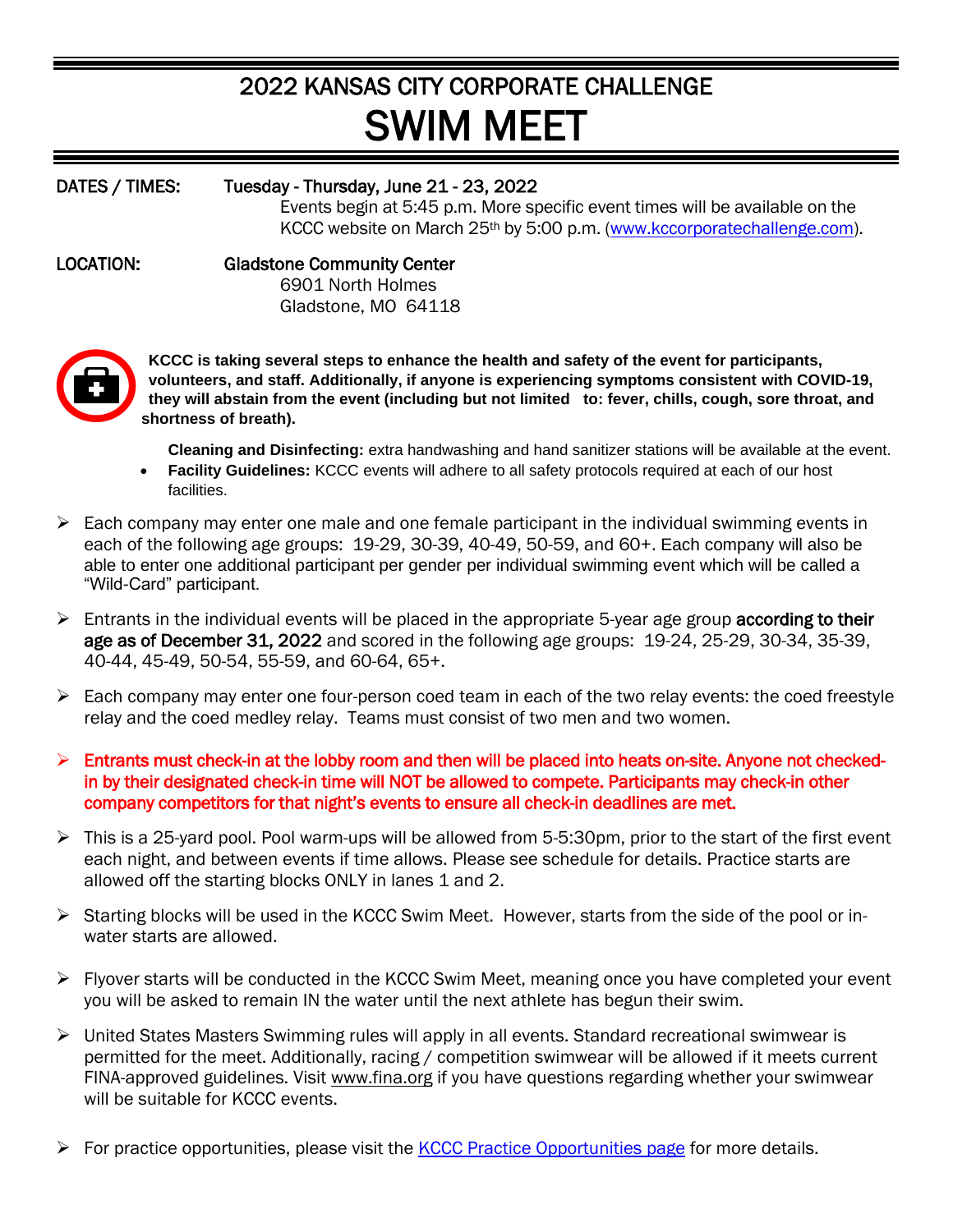$\triangleright$  For stroke questions please watch this instructional [YouTube video](https://www.youtube.com/watch?v=YdJl19MKugk)

## ➢ Swim Meet Tentative 2022 Schedule:

| Date                                                                | <b>Event</b>                                                                                                                                                                                                                                                                                            |  |  |  |  |
|---------------------------------------------------------------------|---------------------------------------------------------------------------------------------------------------------------------------------------------------------------------------------------------------------------------------------------------------------------------------------------------|--|--|--|--|
| Tuesday, June 21                                                    | 50 Yard Backstroke<br>50 Freestyle<br>200 Yard Coed Freestyle Relay                                                                                                                                                                                                                                     |  |  |  |  |
| Wednesday, June 22                                                  | 100 Yard Freestyle<br>100 Yard Individual Medley (order of events below)<br><b>Butterfly</b><br>Backstroke<br><b>Breaststroke</b><br>Freestyle (the Freestyle leg of the IM is any stroke other<br>than the previous three strokes in the event)                                                        |  |  |  |  |
| Thursday, June 23                                                   | 50 Yard Breaststroke<br>50 Yard Butterfly<br>200 Yard Coed Medley Relay (order of events below)<br><b>Backstroke</b><br><b>Breaststroke</b><br><b>Butterfly</b><br>Freestyle (the Freestyle leg of the Coed Medley is any<br>$\checkmark$<br>stroke other than the previous three strokes in the event) |  |  |  |  |
| ALL RELAYS will be completed in order from Division A to Division G |                                                                                                                                                                                                                                                                                                         |  |  |  |  |

## SCORING THE SWIM MEET

- ➢ Swimming will be held as a "Meet." Individuals will compete within their age group against competitors from all divisions, but results will be scored by division.
- ➢ The top eight finishers (by division) *for individual events* within the Swim Meet will be awarded points toward your company's Swim "Meet Points" as follows:

| Place           | <b>Points</b> |  | Place      | <b>Points</b> |
|-----------------|---------------|--|------------|---------------|
| 1st             |               |  | 5th        |               |
| 2 <sub>nd</sub> |               |  | <b>Gth</b> |               |
| 3rd             |               |  | 7th        |               |
| ⊿th             |               |  | <b>Rth</b> |               |

➢ Medals will be awarded to the top three finishers and bonus points will be added to your Swim "Meet Points" for the top eight individual finishers in each event. These medals and bonus points will be awarded overall by age group, not by division. Again, these bonus points go toward your Swim "Meet Points", not your overall KCCC total, and will be scored as follows:

| Place           | <b>Points</b> | Place           | <b>Points</b> |
|-----------------|---------------|-----------------|---------------|
| 1 <sup>st</sup> |               | 5th             |               |
| 2 <sub>nd</sub> |               | 6th             |               |
| 3rd             |               | 7th             |               |
| Δth             |               | 8 <sup>th</sup> |               |

➢ The top eight finishers (by division) *for relays* within the Swim Meets will be awarded points toward your company's Swim "Meet Points" as follows: